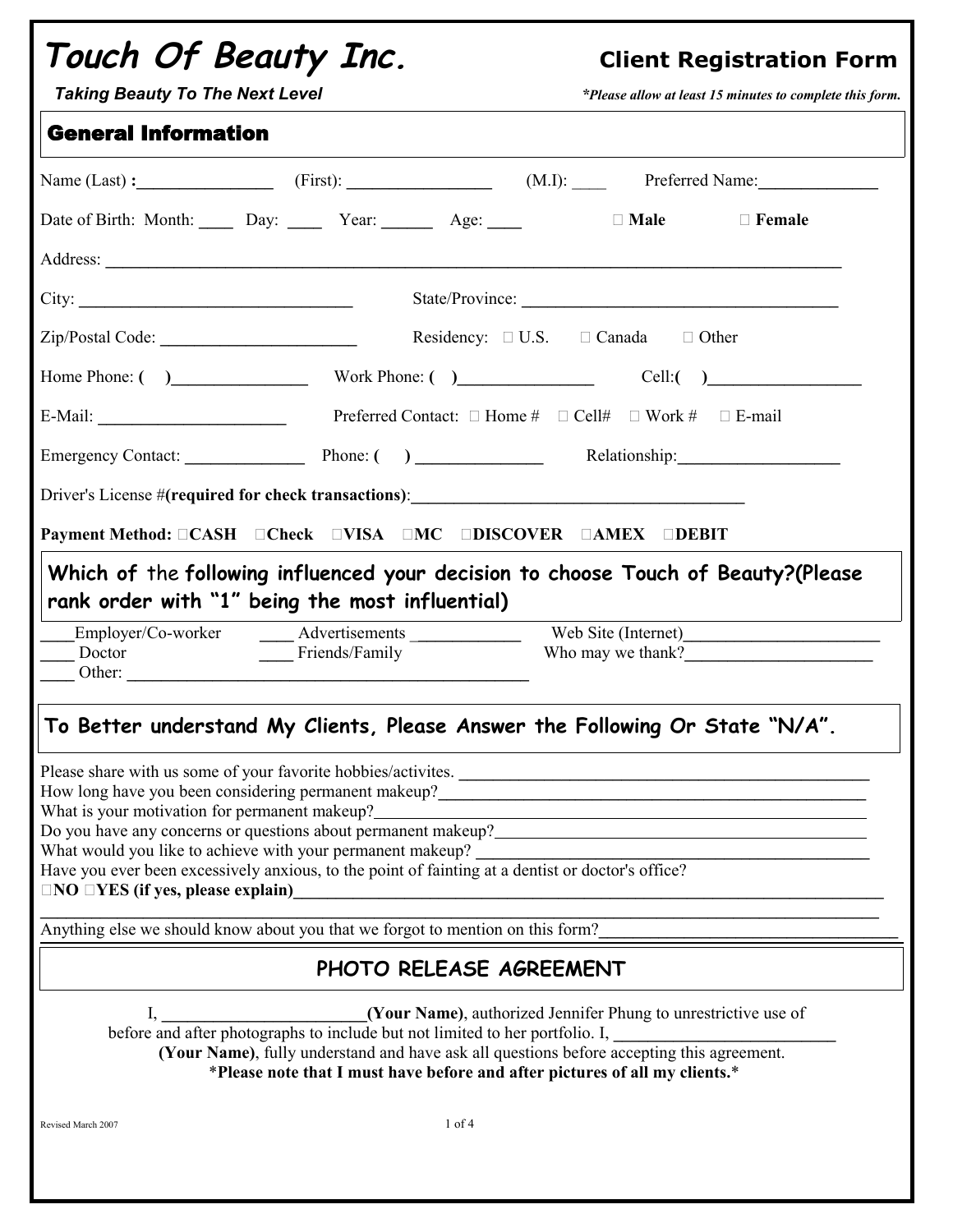## **Touch Of Beauty Inc. Client Registration Form**

*Taking Beauty To The Next Level \*Please allow at least 15 minutes to complete this form.*

| Do you have any allergies to the following:            |                                                                                                    | $\Box$ Latex $\Box$ Cain ointments/solutions (ex: lidocaine) $\Box$ Antibiotic Ointments $\Box$ Epinephrine                                                                                                                            |  |
|--------------------------------------------------------|----------------------------------------------------------------------------------------------------|----------------------------------------------------------------------------------------------------------------------------------------------------------------------------------------------------------------------------------------|--|
|                                                        |                                                                                                    | $\Box$ Others (please list): $\Box$<br>Please list any medication(s), herbs or vitamins you are taking $\Box$                                                                                                                          |  |
|                                                        | $\Box$ NO $\Box$ YES (If yes, please discontinue two weeks prior to all procedures)                | Do you use Retin A, Glycolic Acids or Renova (ingredients found in toners/cleansers) regularly?                                                                                                                                        |  |
| Do you use Accutaine "Isotretinoin" (acne medication)? | $\Box$ NO $\Box$ YES (If yes, please discontinue at least one year prior to all procedures)        |                                                                                                                                                                                                                                        |  |
| Do you Smoke?                                          |                                                                                                    |                                                                                                                                                                                                                                        |  |
| Do you wear any of the following listed below?         | $\Box$ Contact lenses $\Box$ Eyeglasses $\Box$ Dentures $\Box$ Hearing Devices                     |                                                                                                                                                                                                                                        |  |
|                                                        |                                                                                                    | Have you ever had permanent makeup? $\Box NO \Box YES$ Procedure Type:                                                                                                                                                                 |  |
|                                                        |                                                                                                    | Where did you have your permanent makeup done?<br><u>Letter and the contract of the set of the set of the set of the set of the set of the set of the set of the set of the set of the set of the set of the set of the set of the</u> |  |
|                                                        |                                                                                                    |                                                                                                                                                                                                                                        |  |
|                                                        | Do you plan or have recently undergone any elective or medically necessary facial or laser         | procedures? $\Box$ <b>NO</b> $\Box$ <b>YES</b> (If yes, please describe) $\Box$                                                                                                                                                        |  |
| yes, how long?)                                        | Are you or do you suspect that you are Pregnant? Are you currently nursing? $\Box NO \Box YES$ (If |                                                                                                                                                                                                                                        |  |
|                                                        | conditions apply to you, please explain in detail on the line provided.                            | Please check the box(es) below if you have or had any of the conditions listed. If any of the                                                                                                                                          |  |
|                                                        |                                                                                                    | □Autoimmune disorder __________                                                                                                                                                                                                        |  |
| Hepatitis (Type?)_________                             | $\Box$ Tuberculosis (TB)                                                                           |                                                                                                                                                                                                                                        |  |
|                                                        | Heart conditions                                                                                   | Keloid former                                                                                                                                                                                                                          |  |
| □High Blood Pressure                                   | Blood Disorders                                                                                    |                                                                                                                                                                                                                                        |  |
| Hematoma <sub>_________________</sub>                  | □Hyper/Hypo Pigmentation                                                                           |                                                                                                                                                                                                                                        |  |
| Mental Illness                                         |                                                                                                    |                                                                                                                                                                                                                                        |  |
| Cold Sores                                             |                                                                                                    | Blepharitis                                                                                                                                                                                                                            |  |
| Bruising                                               | Suffer Dry Eyes                                                                                    | Fever Blisters                                                                                                                                                                                                                         |  |
| Dermatitis                                             | Diabetes                                                                                           | Eye Disorders                                                                                                                                                                                                                          |  |
| □Suffer Facial Trauma _____                            | $\Box$ Cancer                                                                                      | Glaucoma                                                                                                                                                                                                                               |  |
| Alopecia                                               | $\Box$ Asthma                                                                                      |                                                                                                                                                                                                                                        |  |
|                                                        | Cosmetic Allergies                                                                                 | □Oily/Dry Skin                                                                                                                                                                                                                         |  |
| □Healing Problems                                      |                                                                                                    |                                                                                                                                                                                                                                        |  |
| $\Box$ Numbing problems $\Box$                         | $\Box$ Thyroid                                                                                     |                                                                                                                                                                                                                                        |  |
| <b>Revised March 2007</b>                              | $2$ of 4                                                                                           |                                                                                                                                                                                                                                        |  |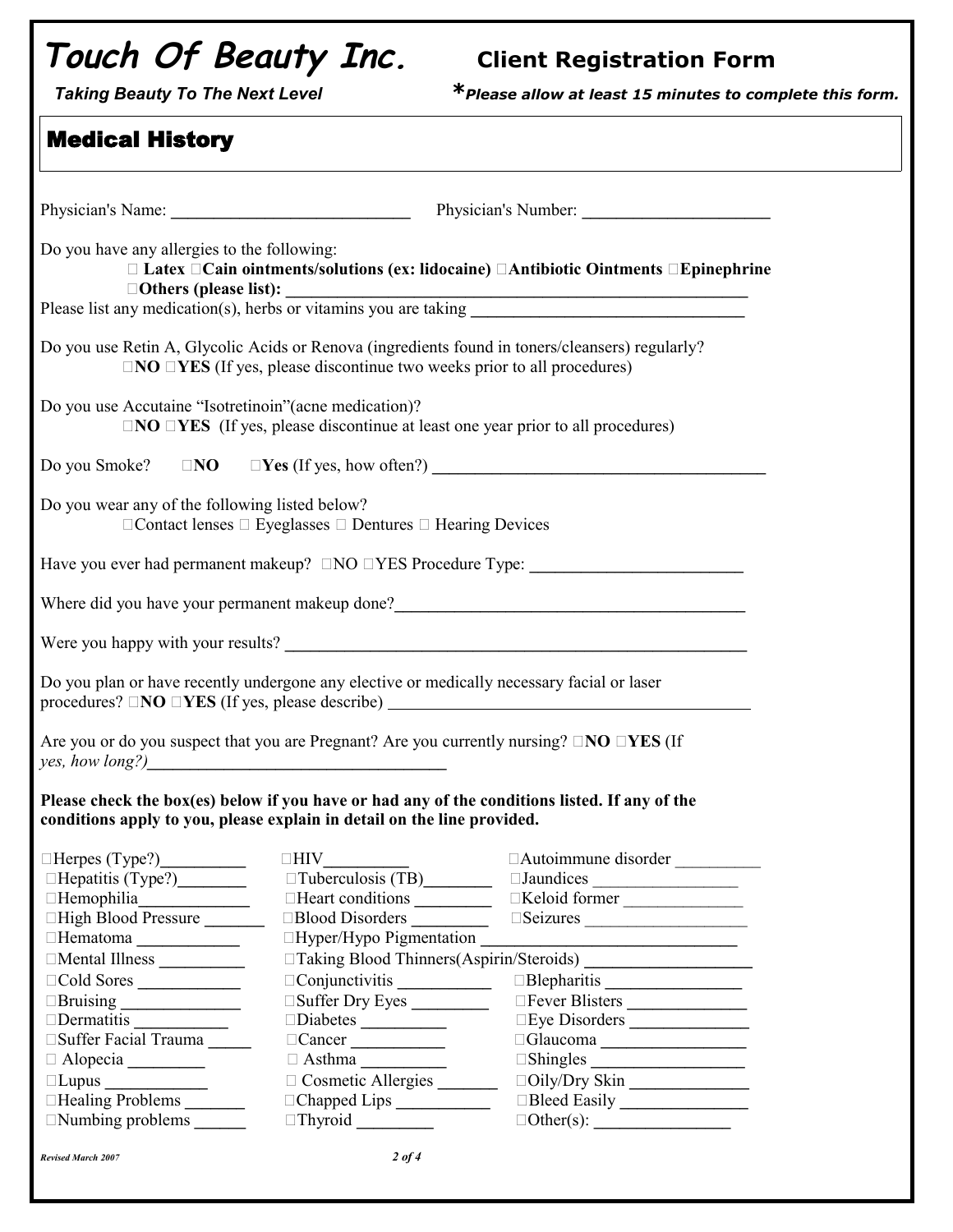## **Touch Of Beauty Inc. Client Registration Form**

*Taking Beauty To The Next Level \*Please allow at least 15 minutes to complete this form.*

Client Consent *Consent <i>release read carefully and initial after each statement.* 

• I understand that I need to stop using using Retin A, Renova or Glycolic Acids at least two weeks prior to all procedures. **Initial \_\_\_\_\_\_\_\_\_** ● I understand that I must be off Accutane "Isotretinoin" at least one year before having any procedures. **Initial \_\_\_\_\_\_\_\_\_** ● I have been advised by Jennifer Phung, that If I have any autoimmune diseases that I was made fully aware that I would run a greater risk of infection(s) and will have a longer and poor healing outcome. **Initial \_\_\_\_\_\_\_\_\_** ● I fully understand that any facial laser treatments, tanning beds, prolonged exposure to the sun, other form of UVA, as well as a person's body chemistry can decrease the degree of color of my permanent makeup. **Initial \_\_\_\_\_\_\_\_\_** ● I understand that depending on many factors such as age, health, medication, skin condition, lifestyle and home care before and after the procedure(s) that it may take three to six weeks for the finished result to be "settled in". **Initial \_\_\_\_\_\_\_\_\_** ● I have been informed that if I have a history of fever blisters or cold sores that I must take an anti-viral medication orally before and during any lip tattoo procedures. I also have been advised that fever blisters can occur with any lip procedures, 90% of the population has the virus. I understand that I should use Valtrex one week before and one week after the procedure(s). **Initial \_\_\_\_\_\_\_\_\_** ● I have received before and after instructions in writing and also verbally. I agree to follow these instructions as written and agree to ask any questions if I am unclear of what needs to be done. **Initial \_\_\_\_\_\_\_\_\_** ● I understand that I should not wear any makeup on the day of my procedure. If I wear contact lenses, I must wear my glasses on that day. **Initial \_\_\_\_\_\_\_\_\_** ● I understand that a certain amount of discomfort can be experienced during the procedure and that minor and temporary swelling, redness and/or fever blister/cold sores may occur.**Initial \_\_\_\_\_\_\_\_\_** ● I have been made fully aware of the fact that permanent makeup can take multiple sessions requiring more than one visit to get the desired results. It has been made clear to me that I must schedule a return visit **at most 60 days** after my procedure(s) for a free touch up, if **after 60 days** I will have to pay **\$75.00** for my touch up. **Initial \_\_\_\_\_\_\_\_\_** ● I accept that there will be no refunds upon treatment for this elective procedure(s). **Initial \_\_\_\_\_\_\_\_\_** ● I understand that hidden scar tissues can saturate or retain color differently than expected and desired color/saturation cannot be guaranteed. **Initial \_\_\_\_\_\_\_\_\_** ● I have been advised to withhold donating blood for a least one year following permanent makeup procedure(s). **Initial \_\_\_\_\_\_\_\_\_** ● I have been advised to let any skin care and cosmetic professionals and or medical professionals aware of my permanent makeup procedure(s). **Initial**